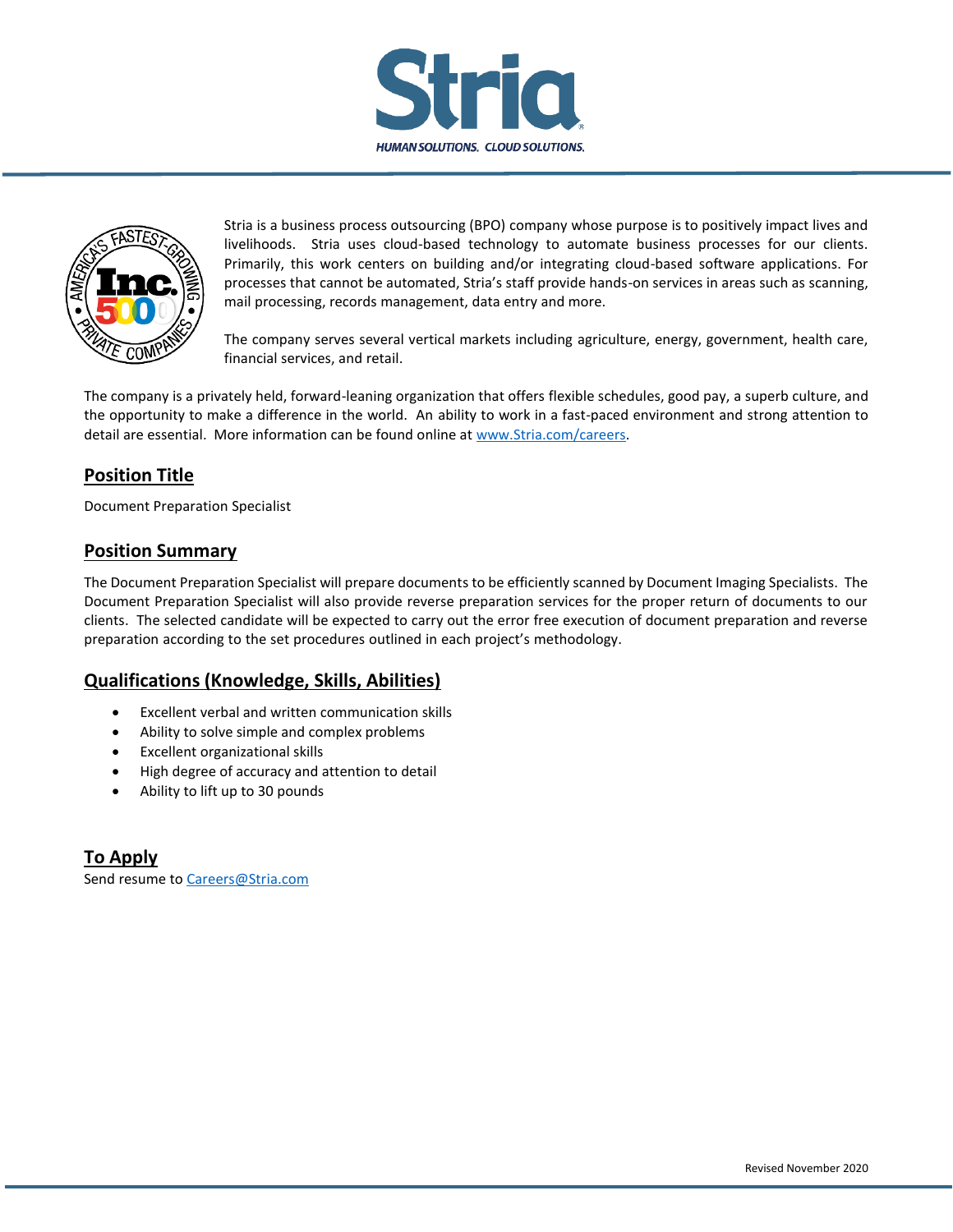

# JOB DESCRIPTION

**Position Title:** Document Preparation Specialist

**Reports To:** Document Conversion Coordinator **FLSA Status:** Non-Exempt

**Department:** Conversion Services **EEOC Class: Administrative Support Workers** 

#### **Position Summary**

The Document Preparation Specialist will prepare documents to be efficiently scanned by Document Imaging Specialists. The Document Preparation Specialist will also provide reverse preparation services for the proper return of documents to our clients. The selected candidate will be expected to carry out the error free execution of document preparation and reverse preparation according to the set procedures outlined in each project's methodology.

#### **Essential Job Functions**

- Review each project's written methodology in detail with the Document Conversion Coordinator.
- Demonstrate a thorough understanding of all document preparation and reverse preparation procedures for your assigned project.
- Remove staples, paper clips, binder clips, etc. from all client documents.
- Tape torn paper, straighten folded paper, handle sticky notes, etc. according to each project's set methodology.
- Consistently meet or exceed minimum productivity standards set for each project.
- Reverse preparation of documents to the specifications noted in each project's set methodology.
- Manually classify records into categories and sub-categories with accuracy and speed.
- Maintain an organized and efficient work area.
- Ensure that work is accurate, complete, and delivered in a timely manner according to each project's set methodology.
- Regular, consistent, and predictable attendance.
- Performs other related duties as assigned.

#### **Qualifications (Knowledge, Skills, Abilities)**

- Excellent verbal and written communication skills
- Ability to solve simple and complex problems
- Excellent organizational skills
- High degree of accuracy and attention to detail
- Ability to lift up to 30 pounds

#### **Physical Demands and Work Environment**

The physical demands described here are representative of those that must be met by an employee to successfully perform the essential functions of this position. Reasonable accommodations may be made to enable individuals with disabilities to perform the functions. While performing the duties of this position, the employee is regularly required to talk or hear. The employee frequently is required to use hands or fingers, handle or feel objects, tools, or controls. The employee is occasionally required to stand; walk; sit; and reach with hands and arms. The employee must occasionally lift and/or move up to 30 pounds. Specific vision abilities required by this position include close vision, distance vision, and the ability to adjust focus. The noise level in the work environment is usually low to moderate.